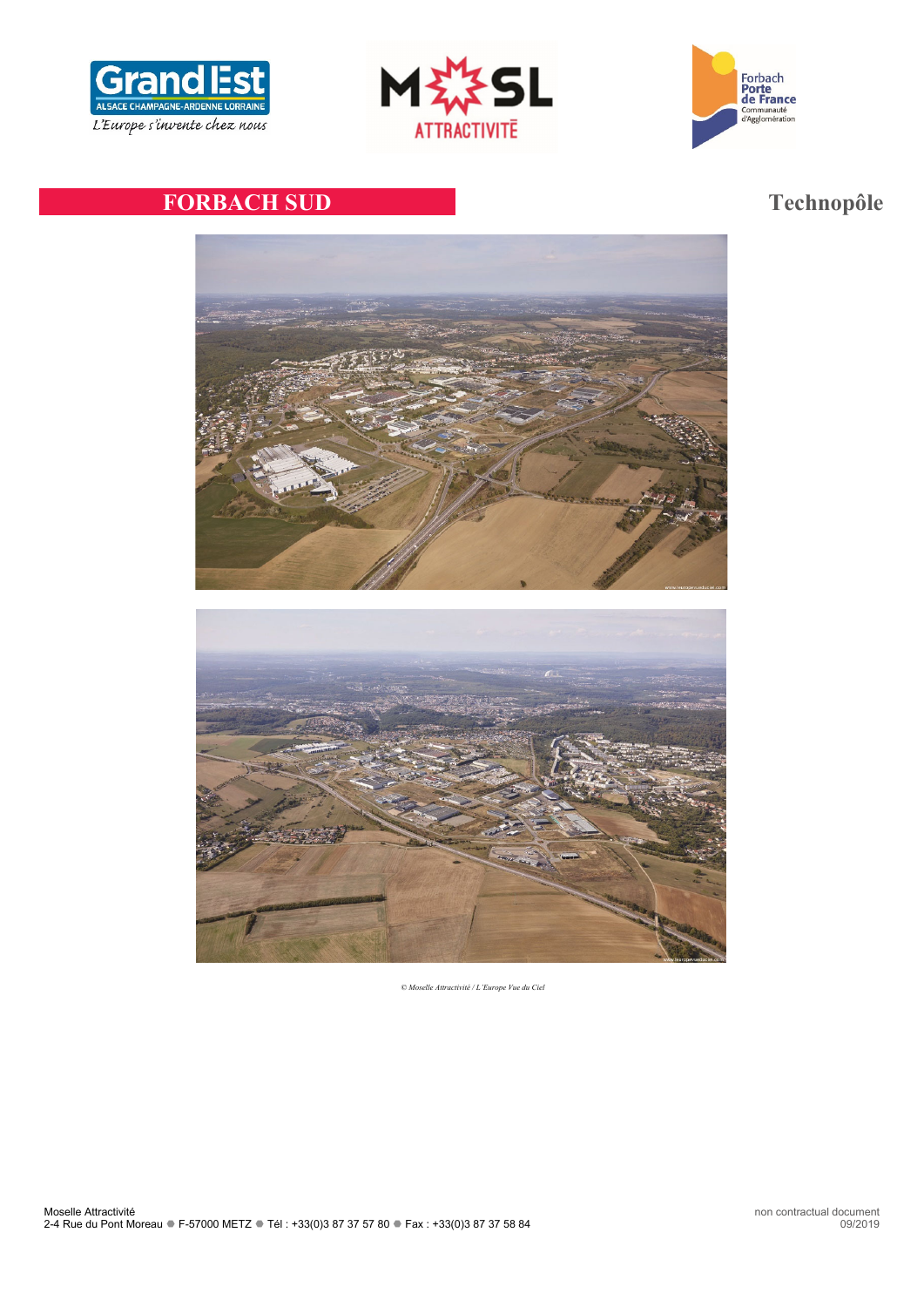### **MAJOR COMPANIES IN THE AREA**

| <b>RAISON SOCIALE</b>                  | <b>LOCALITE</b> | <b>ACTIVITE</b>                                              | <b>EFFECTIF</b> |
|----------------------------------------|-----------------|--------------------------------------------------------------|-----------------|
| <b>SEW USOCOME</b>                     | Forbach South   | Design and manufacture of tools for electro erosion          | 476             |
| <b>CABLERIES LAPP</b>                  | Forbach South   | Manufacture of electric cables                               | 233             |
| <b>HYDAC</b>                           | Forbach South   | Hydraulic components                                         | 120             |
| <b>VAN HEES</b>                        | Forbach South   | Food spices                                                  | 75              |
| <b>EGERLAND</b>                        | Forbach West    | Automotive logistics                                         | 112             |
| <b>AMAZONE</b>                         | Forbach         | Agricultural equipment                                       | 100             |
| <b>ELYSEE COMESTIQUES</b>              | Forbach South   | Cosmetics                                                    | 215             |
| <b>MESURA</b>                          | Forbach South   | Gas regulators                                               | 75              |
| BATIFER BATIMENT FERRURES              | Forbach South   | Ironwork for building                                        | 79              |
| LABORATOIRES JUVA PRODUCTIONS          | Forbach South   | Parapharmacy                                                 | 76              |
| <b>JECA</b>                            | Forbach         | Charcuterie, cured meats + sales site                        | 60              |
| <b>DA SOLER</b>                        | Forbach South   | Transport                                                    | $\overline{37}$ |
| EURODEV CENTER - Business incubator    | Eurozone        | Business and enterprise centre                               | 112             |
| <b>PEMTEC</b>                          | Eurozone        | Design and construction of machine tools for electro-erosion | 40              |
| <b>EURODATA</b>                        | Forbach West    | Data processing                                              | 29              |
| CEPALOR                                | Forbach South   | Food processing                                              | $\overline{13}$ |
| CPM - Centre de Pyrolyse du Charbon de |                 |                                                              |                 |
| Marienau                               | Forbach West    | Research                                                     | 20              |
| <b>EST USINAGE</b>                     | Forbach South   | General engineering                                          | 17              |
| <b>BAKELINE</b>                        | Schoeneck       | Industrial bakery                                            | 24              |
| <b>MIX FOOD SERVICES</b>               | Schoeneck       | Industrial bakery                                            | 47              |
| <b>STOCKAM</b>                         | Schoeneck       | Industrial shelving                                          | 40              |
| <b>STVA</b>                            | Forbach West    | Automotive logistics                                         | 67              |
| <b>EUROVIA</b>                         | Forbach West    | Public works                                                 | 60              |
| <b>GUNAY</b>                           | Forbach West    | <b>Building construction</b>                                 | 39              |
| TESTO TIS                              | Forbach North   | Measuring instrument calibration                             | 43              |
| ARGO HYTOS                             | Forbach North   | Filter and valve production                                  | 17              |
| <b>NSTI</b>                            | Forbach North   | Production and installation of fire protection systems       | 51              |